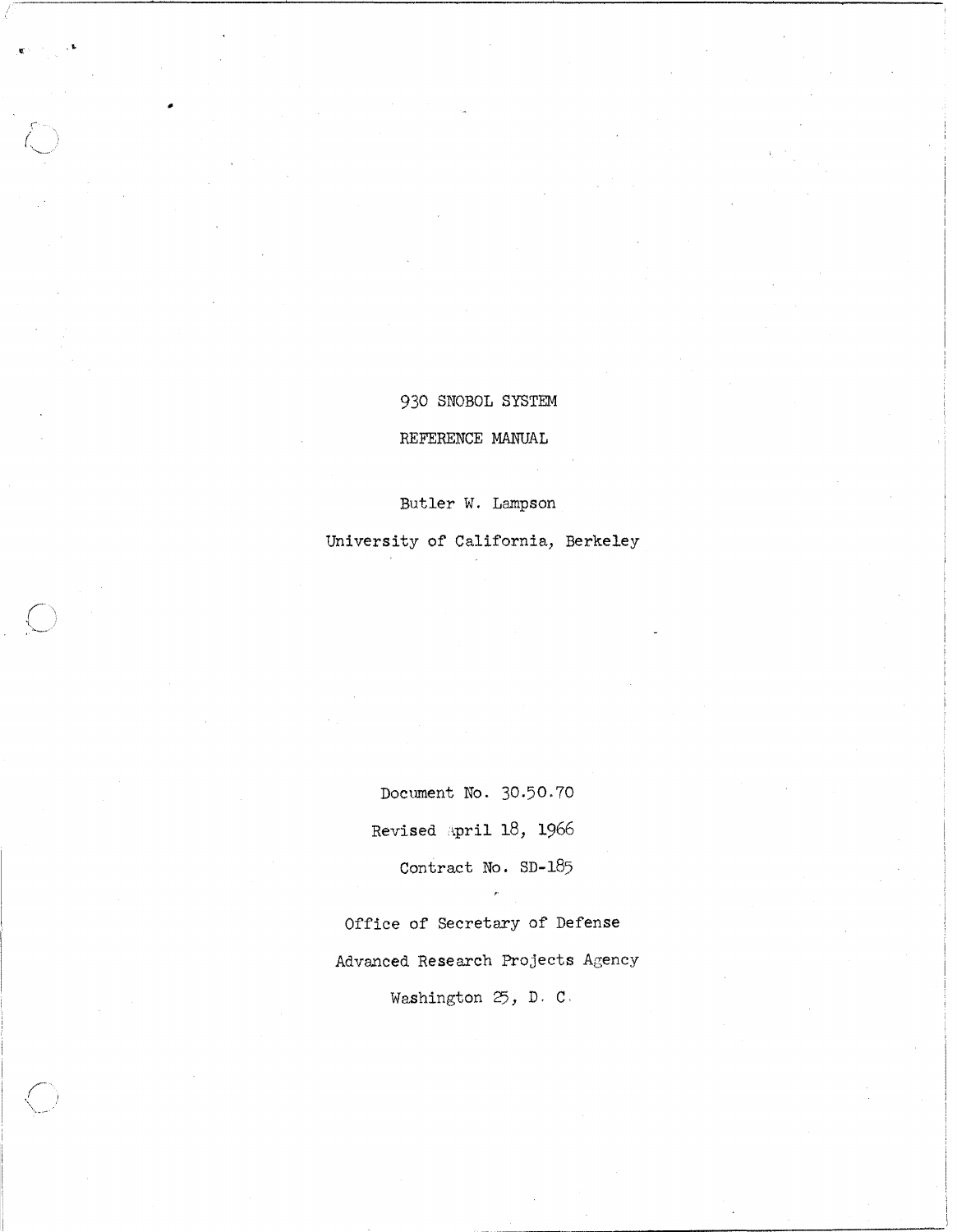|     |                                                                                                                               | $1 - 1$ |
|-----|-------------------------------------------------------------------------------------------------------------------------------|---------|
| 2.0 |                                                                                                                               | $2 - 1$ |
| 3.0 | Names<br>والوالو المراجي والمراجي والمراجي والمراجي والمراجي والمراجي والمراجي والمراجي والمراجي                              | $3 - 1$ |
| 4.0 |                                                                                                                               | $4 - 1$ |
| 5.0 | Statements<br>a constitution of the company of the company of the company of the company of the company of the company of the | $5 - 1$ |
|     | 5.1 Label<br>المتناور والمناور والمناور والمناور والمناور والمناور والمناور والمناور والمناور والمناور                        | $5 - 1$ |
|     | 5.2<br>String Reference                                                                                                       | $5 - 1$ |
|     |                                                                                                                               | $5 - 2$ |
|     |                                                                                                                               | $5 - 2$ |
| 6.0 |                                                                                                                               | $6 - 1$ |
| 7.0 |                                                                                                                               | $7 - 1$ |
|     | 7.1 Built-in Functions                                                                                                        | $7 - 2$ |
| 8.0 | Input-Output $\ldots$ , $\ldots$ , $\ldots$ , $\ldots$ , $\ldots$ , $\ldots$ , $\ldots$ , $\ldots$ , $\ldots$                 | $8 - 1$ |
| 9.0 |                                                                                                                               | $9 - 1$ |
|     | 9.1 Teletype Input and Editing Features $\cdots$                                                                              | $9 - 3$ |
|     |                                                                                                                               |         |

 $\overline{C}$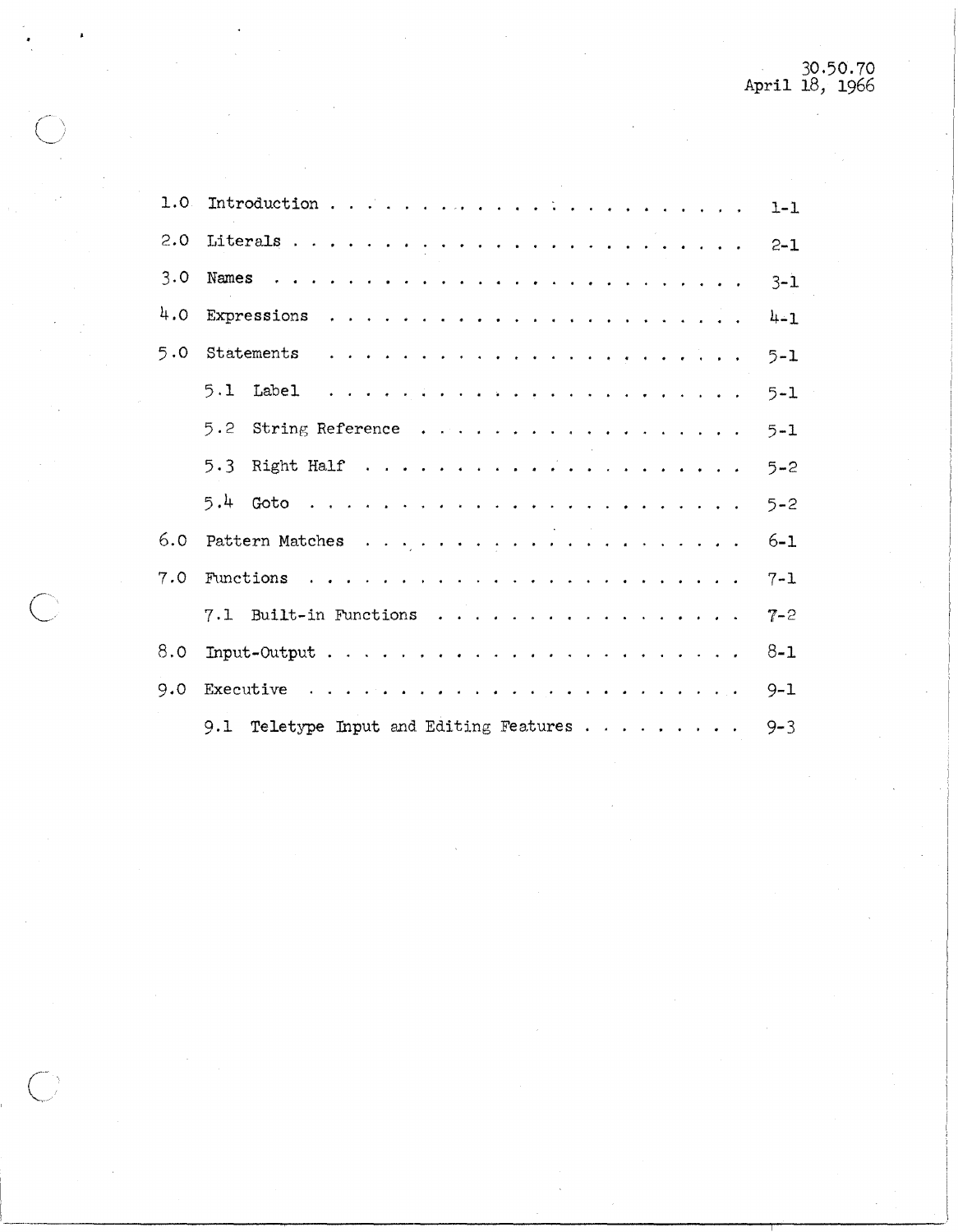#### 1.0 Introduction

The 930 Snobol system will accept programs written in a language essentially compatible with Bell Labs 7094 Snobol 3. It permits programs to be created, run and debugged interactively.

The basic elements upon which Snobol operates are strings. A string is an arbitrary sequence of 7-bit characters. It is referenced by a string name. Names may appear explicitly in the source program, in which case they must be strings of letters and digits and begin with a letter. Alternatively, they may be constructed by the program during execution, in which case they may be arbitrary strings of characters. Strings may be referenced indirectly; i.e., one string may be used to hold the name of another.

The most important operation in Snobol is the pattern match, in which a reference string may be scanned for the presence of a specified pattern of characters. Particular characters may be scanned for, or a specified number of characters, or a string of characters balanced with respect to parentheses, or a string which matches a string found earlier in the scan. Many combinations of these elements are also possible.

Arithmetic may be done on numeric strings. Built in functions may be invoked to reverse strings, compute string sizes, compare strings for various conditions of equality and inequality and do input-output. The programmer may also define his own functions, which may have local variables and can be recursive to arbitrary depth. All of these facilities are discussed in greater detail in subsequent sections.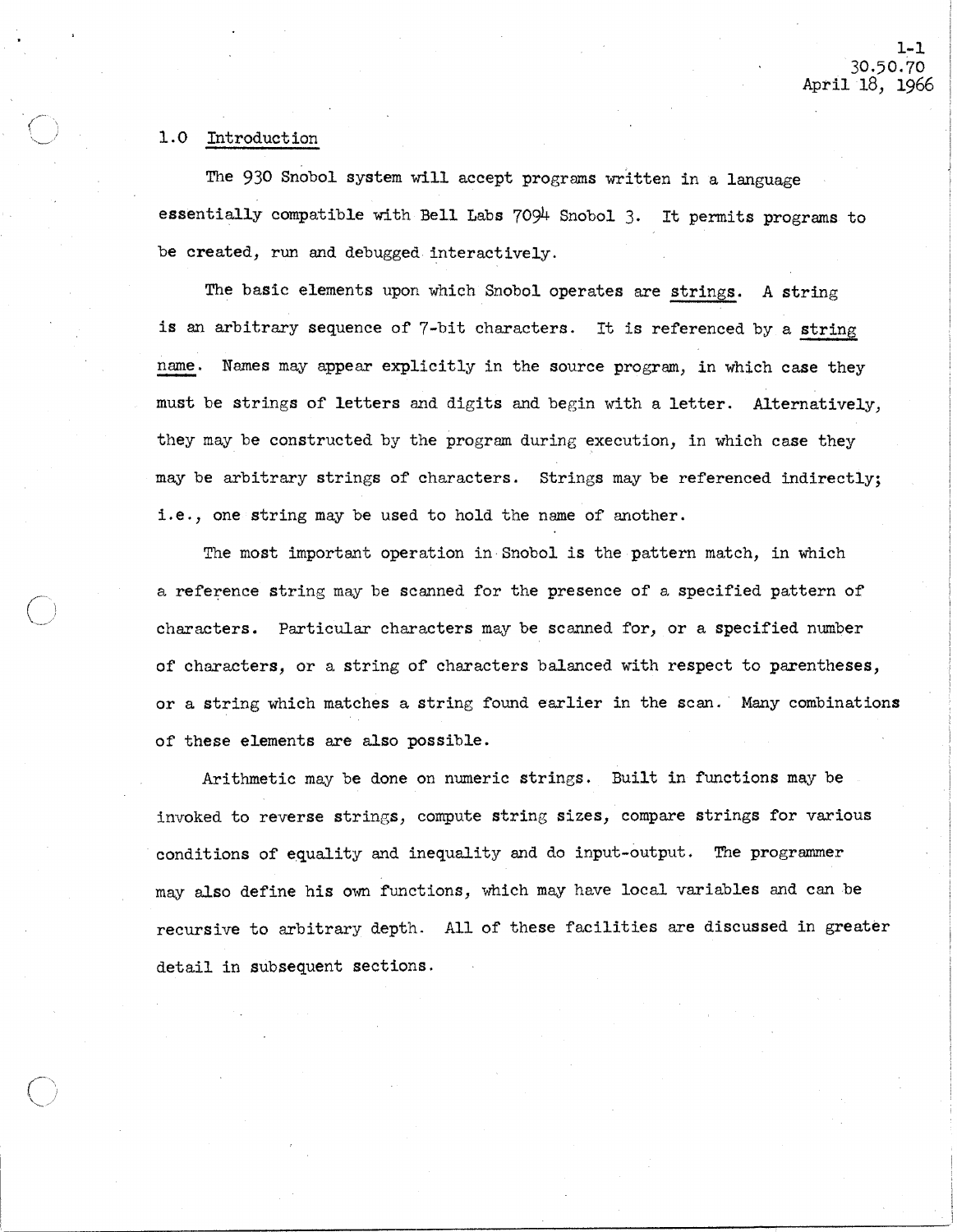2-1 30·50·70 April 18, 1966

### 2.0 Literals

Literal or constant strings may be introduced into Snobol programs by surrounding them with quotes. Thus

> '123' 'A REFUSAL TO MOURN THE DEATH, BY FIRE, OF A CHILD IN LONDON' 'XT243\*X+16.3'

are all literals.

Since it is not possible to include the character "single quote" in a literal, the string name QUOTE has as its initial value the string consisting of one single quote. For similar reasons, the strings CR and LF have as their values the strings consisting of one carriage return and one line feed respectively.

To permit the introduction of other non-printing characters, the construct

& octal number

is taken as a literal string consisting of the single character specified by the seven least significant bits of the octal number. Example:

 $&41 = 'A'$  &77 = '1' &147 = bell or G<sup>C</sup>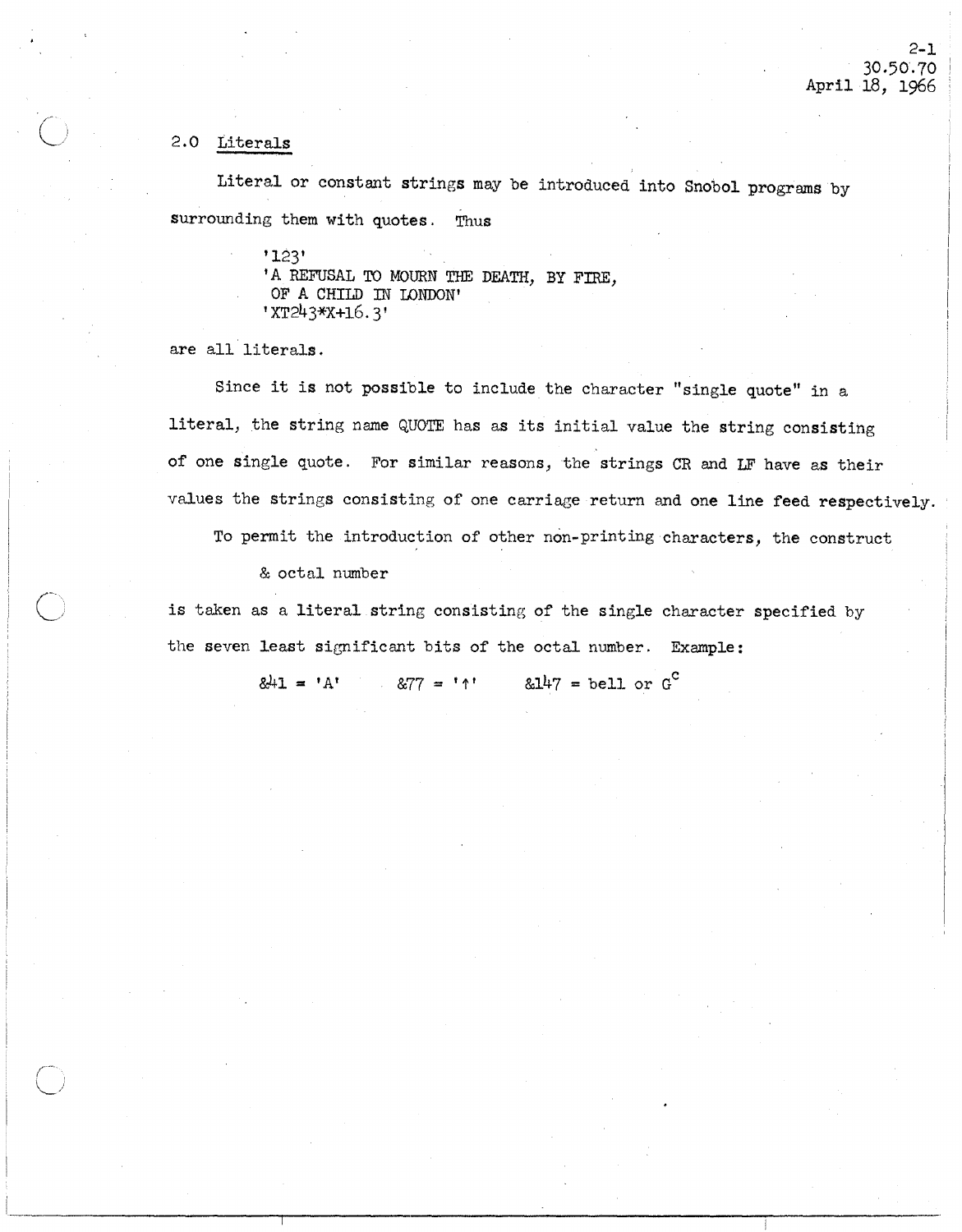## 3·0 Names

A name in Snobol may take one of three forms:

a) A simple name, which is a string of letters and digits beginning with a letter. The character '.' (dot) may also appear in names, but should be avoided by the programmer since it is used in various names which are predefined by the system. Example:

A ABC .LE A124

b) An indirection, which is an expression preceded by the character  $\psi^*$  (dollar sign), which may be thought of as a unary operator of high precedence. The argument of the  $\frac{1}{2}$  is the shortest expression following it. The string value of this expression is obtained, and the name provided by the indirection is exactly this string. Thus

 $$^{\dagger}$ ABC $^{\dagger}$ 

is exactly equivalent to

ABC

If  $A = '12'$ 

and  $B = 'XY'$ 

then  $\$(A+'2')$  B)

is equivalent to

 $14XY$ 

c) A function call. Functions are discussed in detail in section  $5$ . The result of writing a function call is that the function is called and execution then proceeds as though the function name alone had appeared. I.e.,

 $F(X, Y)$ 

is equivalent to

F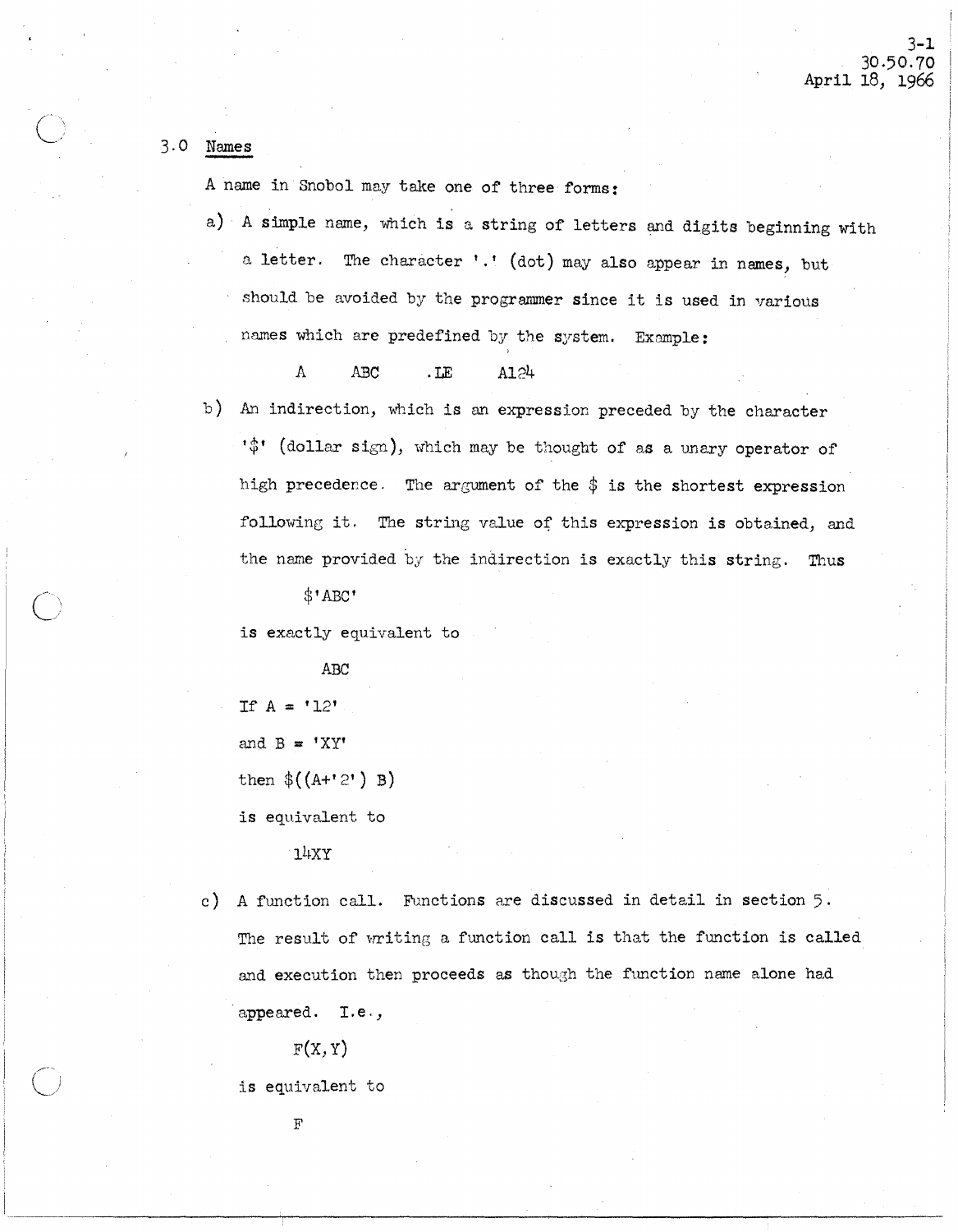except that the function is called with the specified arguments before F is used. Normally, of course, the function will change the value of F.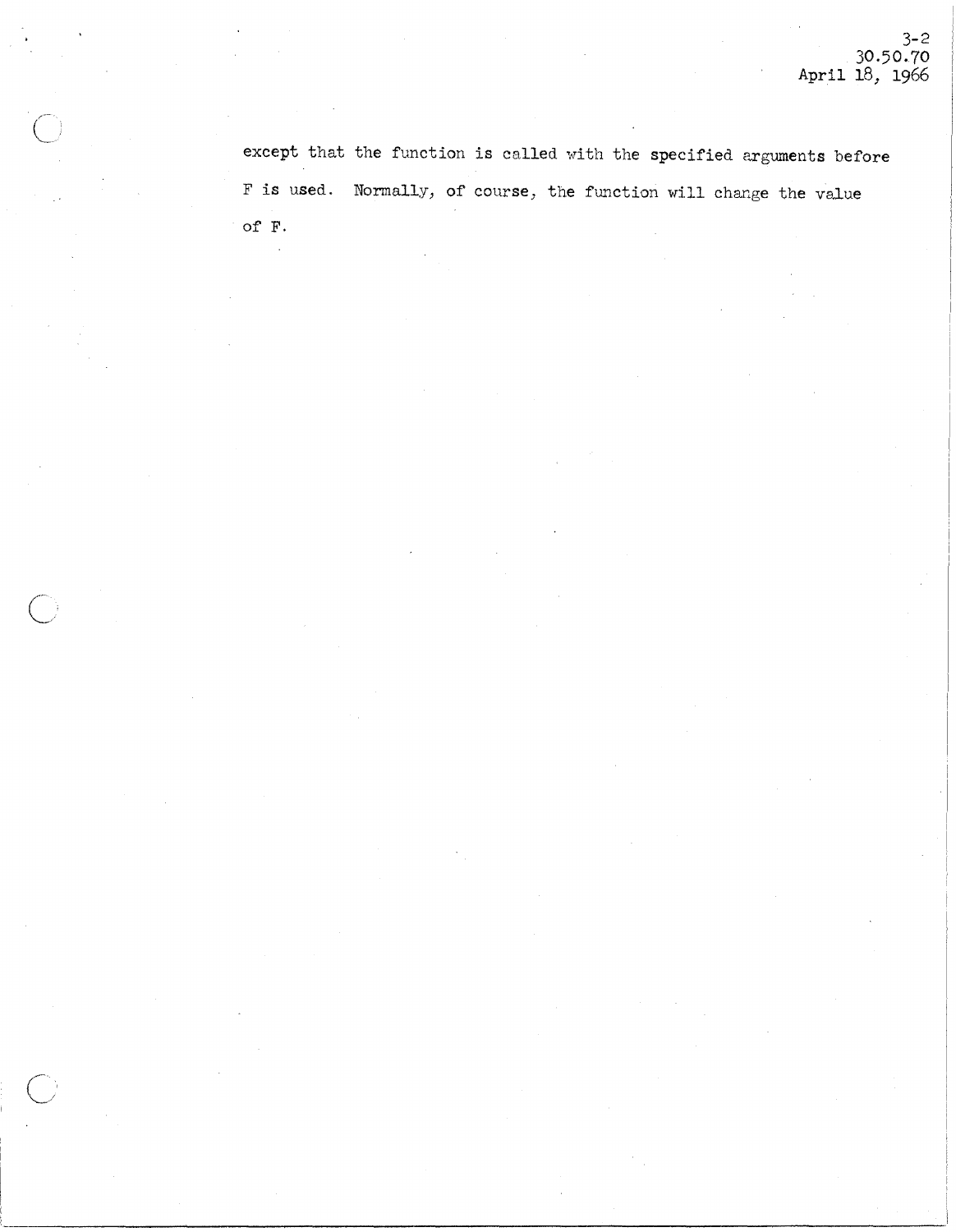# 4.0 Expressions

 $\big)$ 

A Snobol expression is very similar to an algebraic expression, except that the operands of the expression are strings and the value is a string. Among the available operators are several which expect numeric strings as operands, perform some numeric operation, and yield a numeric string as result. A numeric string consists entirely of decimal digits except for the first character, which may be  $a + or - sign$ .

Operands may be

- a) Names
- b) Literals
- c) Parenthesized expressions

The operators, in order of increasing precedence, are

| $+ -$ | addition and subtraction of integers    |
|-------|-----------------------------------------|
| $*$ / | multiplication and division of integers |
| 个     | exponentiation                          |
| blank | concatenation of strings                |

 $unary + -$ 

\$ indirection

Examples:

A A+B A+B C  $(A+B)$  C  $\equiv$  A+(B C)  $A^{\uparrow}$ '2' +  $(\$B C D)$ /'16'  $F(F(F(A, B), C), F(D, E))$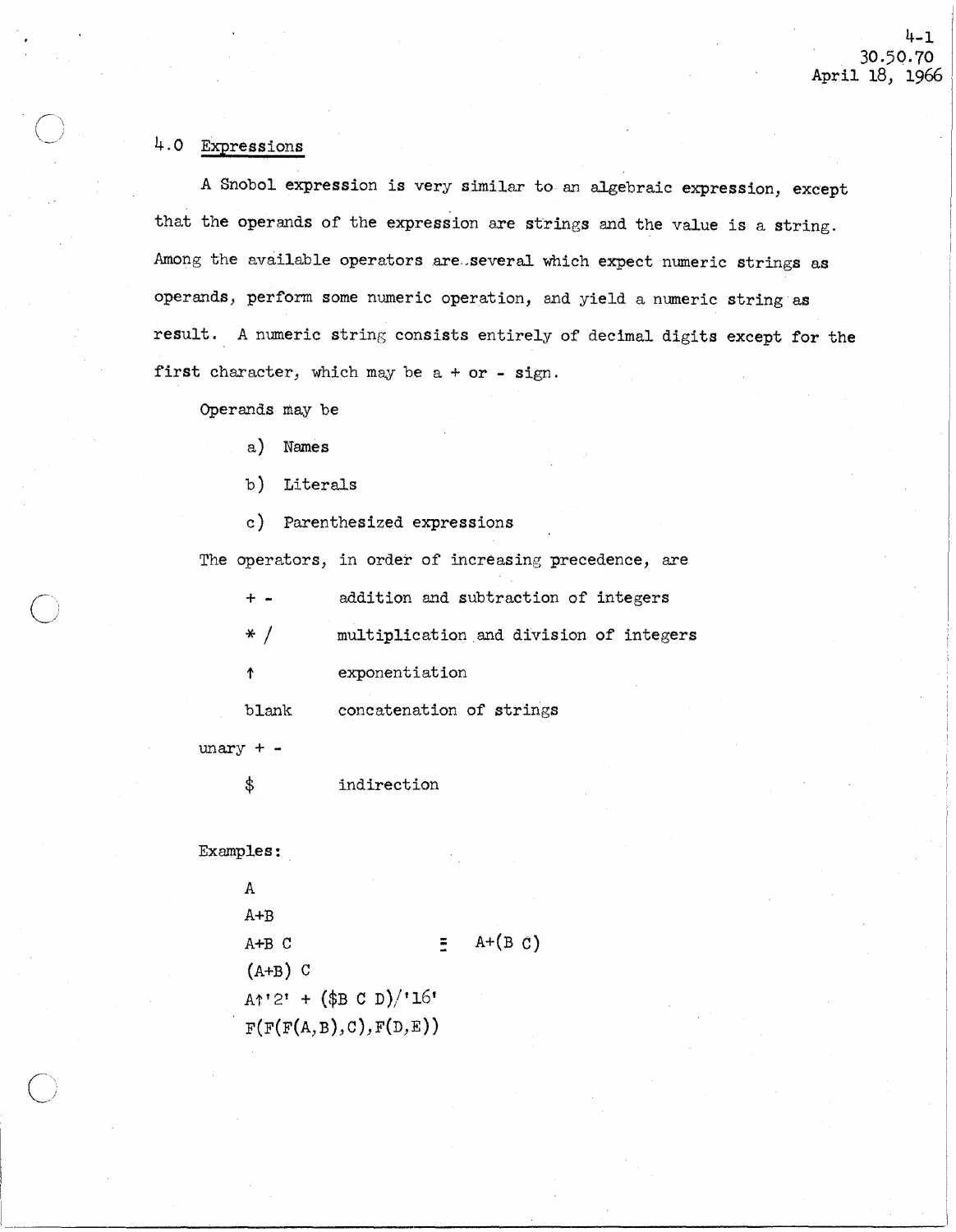The expression

expression<br>('12'\*'12') ' .' (SQRT ('4')+'16') accenting to above must be considered

has the value

'144.18'

if SQRT is a function defined in the obvious way.

If  $ABC = 'NEVER'$ 

and  $XYZ = 'AB'$ 

 $\bigcirc$ :

 $\overline{C}$ 

then  $$$ ( $$$ XYZ 'C') 'UNTIL'

has the value 'NEVER UNTIL'

Note: When used as operators  $*$  and / must not be preceded by a blank. When used to signal pattern variables and goto's, respectively, they must be preceded by a blank. Except for this restriction blanks may be used freely. Of course, a blank must not be omitted where a concatenation is intended.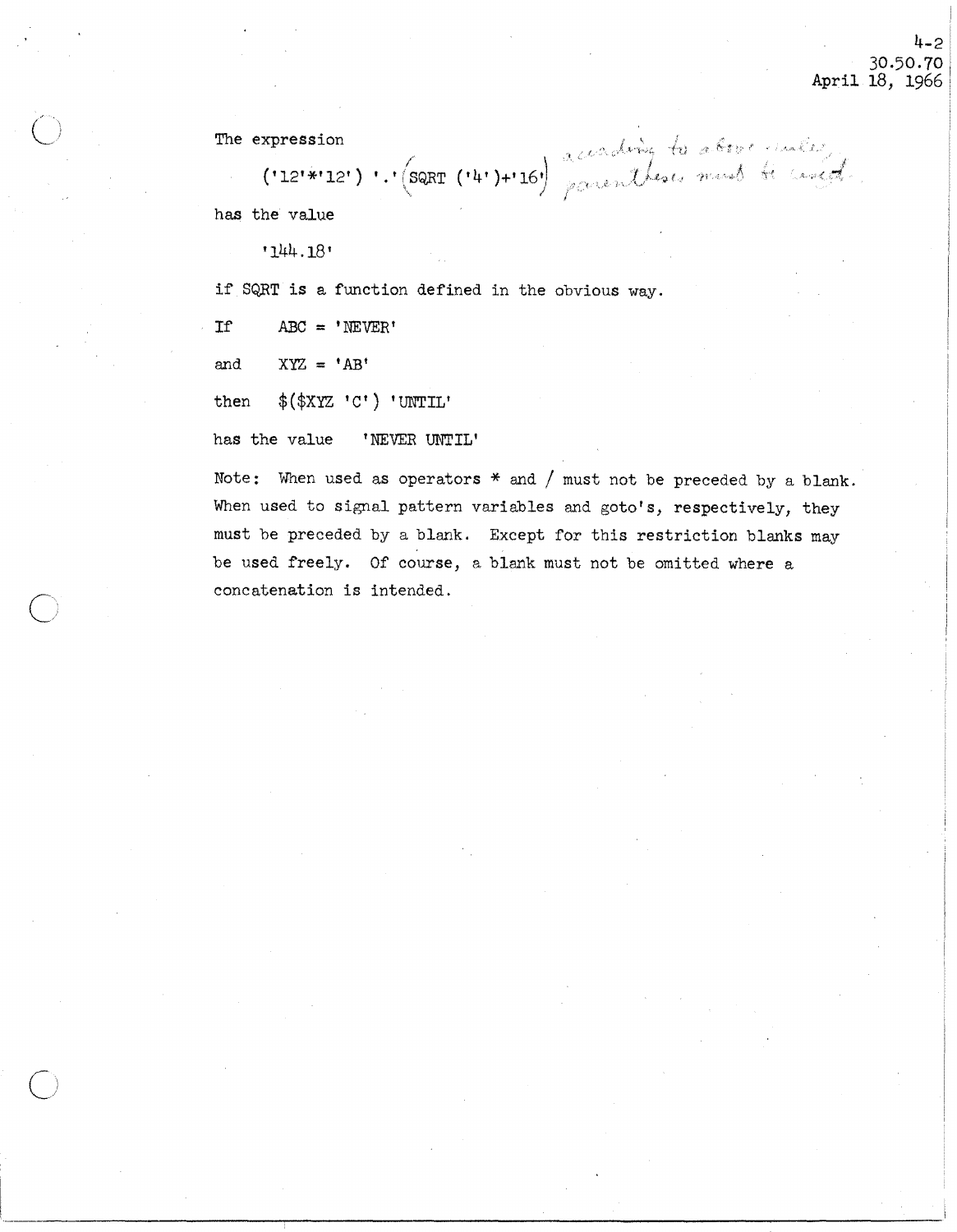#### 5 .0 Statements

Snobol programs are made up of statements, which are ordinarily executed in sequence. Each statement may contain

a label

a string reference

- a pattern
- a right half
- a goto

in that order. Either a string reference or a goto must appear. The following statement contains all of the possible constituents:

STATL REF A \*B\* label string reference '12' B  $*(C)*=(B+B+24)*A)$ pattern right half  $FCN(C,D)$ 

```
/S(SUCCESS)F(FAILURE)
```
goto

We proceed to define the various constituents of a statement in detail.

5.1 Label

 $\overline{C}$ 

 $\bigcirc$ 

Any statement may have a label. A statement with a label can be referred to in the goto sections of other statements.

The label must be a simple name. It must begin with the first character of the line. A label may be the same as a string name with a value; there will be no conflict, except perhaps in the programmer's mind, between the two uses.

If no label is present, the line should begin with a blank.

5.2 String Reference

The string reference must be the first element of the statement body. If the statement begins with a blank, it is the first object in the statement. Otherwise, it immediately follows the label.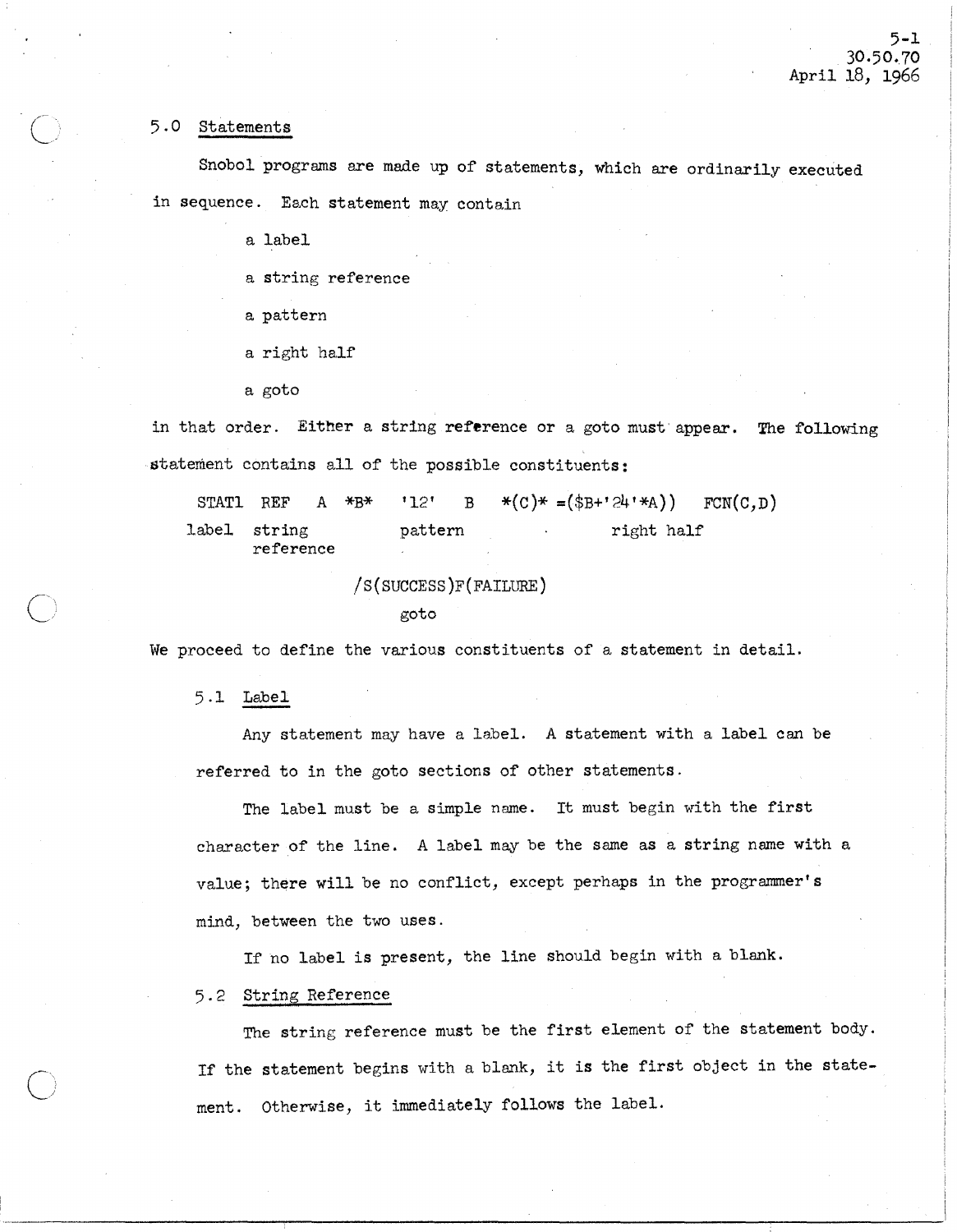~-2 30.50.70 April 18, 1966

The string reference must be a name or a literal. Its value will be used as the reference string for the pattern match specified by the statement (if any) and will be altered by the right half (if any). If the string reference is a literal there must be no right half.

 $5.3$  Right Half

A right half may appear in any statement which has a name for its string reference. It always consists of a Snobol expression. If the statement does not contain a pattern, the value of this expression becomes the value of the string reference. If there is a pattern, the part of the reference string matched by the pattern is replaced by the value of the right half.

 $ALPHA = BETA$ 

is very efficient. Any other kind of right half requires copying of strings.

 $5.4$  Goto

Any statement may have a goto, which must be the last element of the statement. The goto begins with  $/$  and may contain any of the following elements:

(name) which causes a transfer to the statement labeled with the specified string name regardless of the success or failure of the statement containing the goto.

S(name) which causes the transfer only if the statement succeeds. This happens if the pattern match (if any) succeeds and all the functions succeed.

F(name) causes transfer to the specified label if the statement fails. This usually happens because of a match failure, but may be due to the failure of any function called in the statement.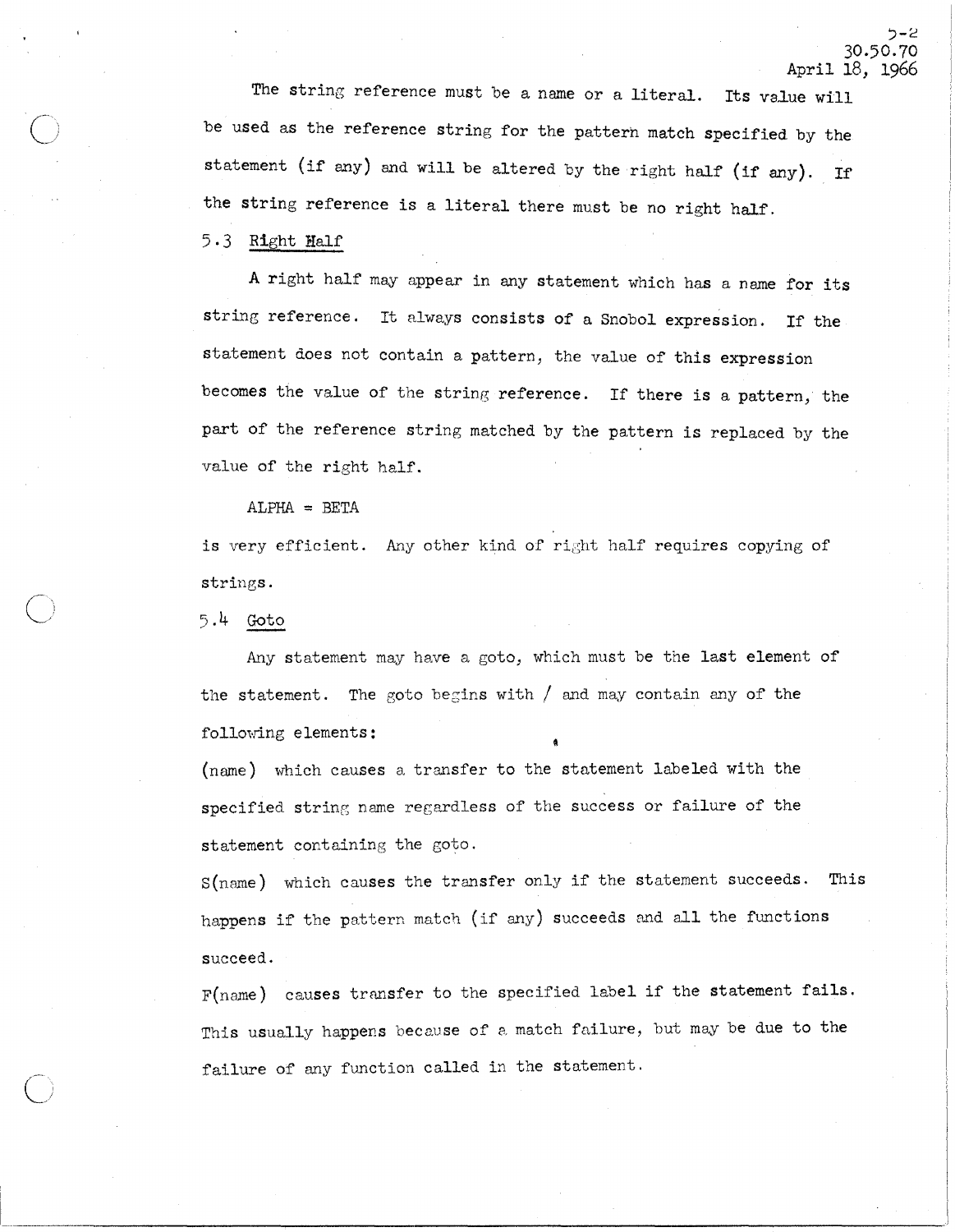The names must all be labels when the goto is actually executed. Both success and failure goto's may appear in the same statement.

 $\bigcirc$ 

 $\bigcirc$ 

Note:  $S, F$  or ( must be the next character after / in a goto. The / must be preceded by a blank. A goto may appear alone.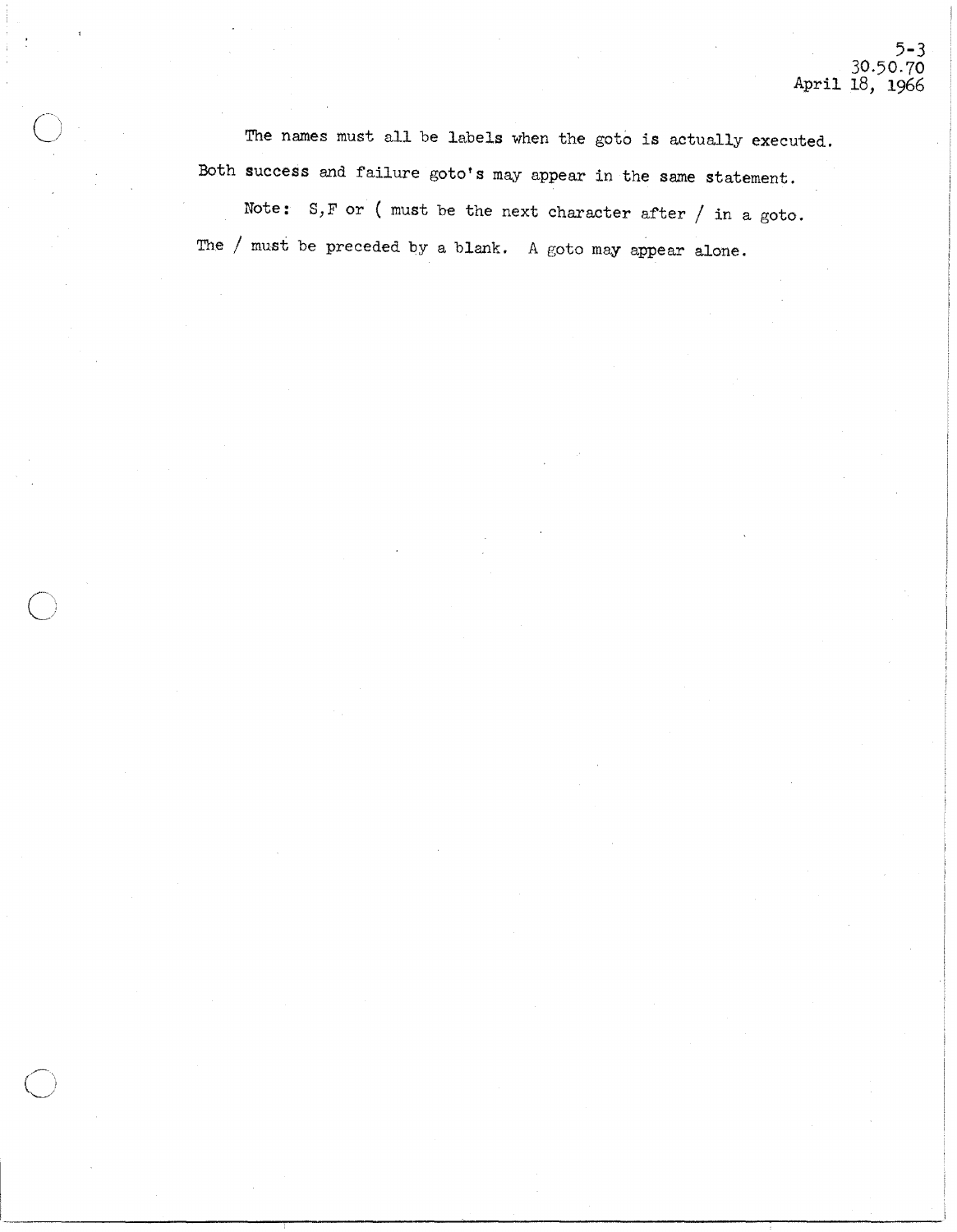### 6.0 Pattern Matches

Any statement may have a pattern. If the pattern is present, it appears immediately after the string reference. If a pattern occurs in a statement, an attempt is made to match it to the reference string. The attempt will succeed if a compact substring of the reference string can be found which agrees exactly with the pattern. If this happens, control goes to the right ,de l'adis half of the statement and then to the success goto, if there is one. Otherwise, the right half is not evaluated and control goes to the failure goto.

A pattern is made up of a series of constituents. Each constituent may be

a) An expression, which can be matched by a substring of the reference string which is identical to the value of the expression. Any arithmetic operations, indirections or function calls in the expression are evaluated before the matching is started. If the expression is a simple name, however, its value may be changed by what happens earlier in the match.

b) A variable, written

\*name\* (a blank must precede the first \*) which can be matched by any substring of the reference string, including the null string. If there is more than one possible match, the variable will be matched by the shortest possible substring.

c) A specified length variable, written

\*name/expresslon\*

which can be matched by any substring of the reference string whose length is equal to the (numeric) value of the expression.

d) A balanced variable, written

 $*(name)$ 

which can be matched by any non-null substring of the reference string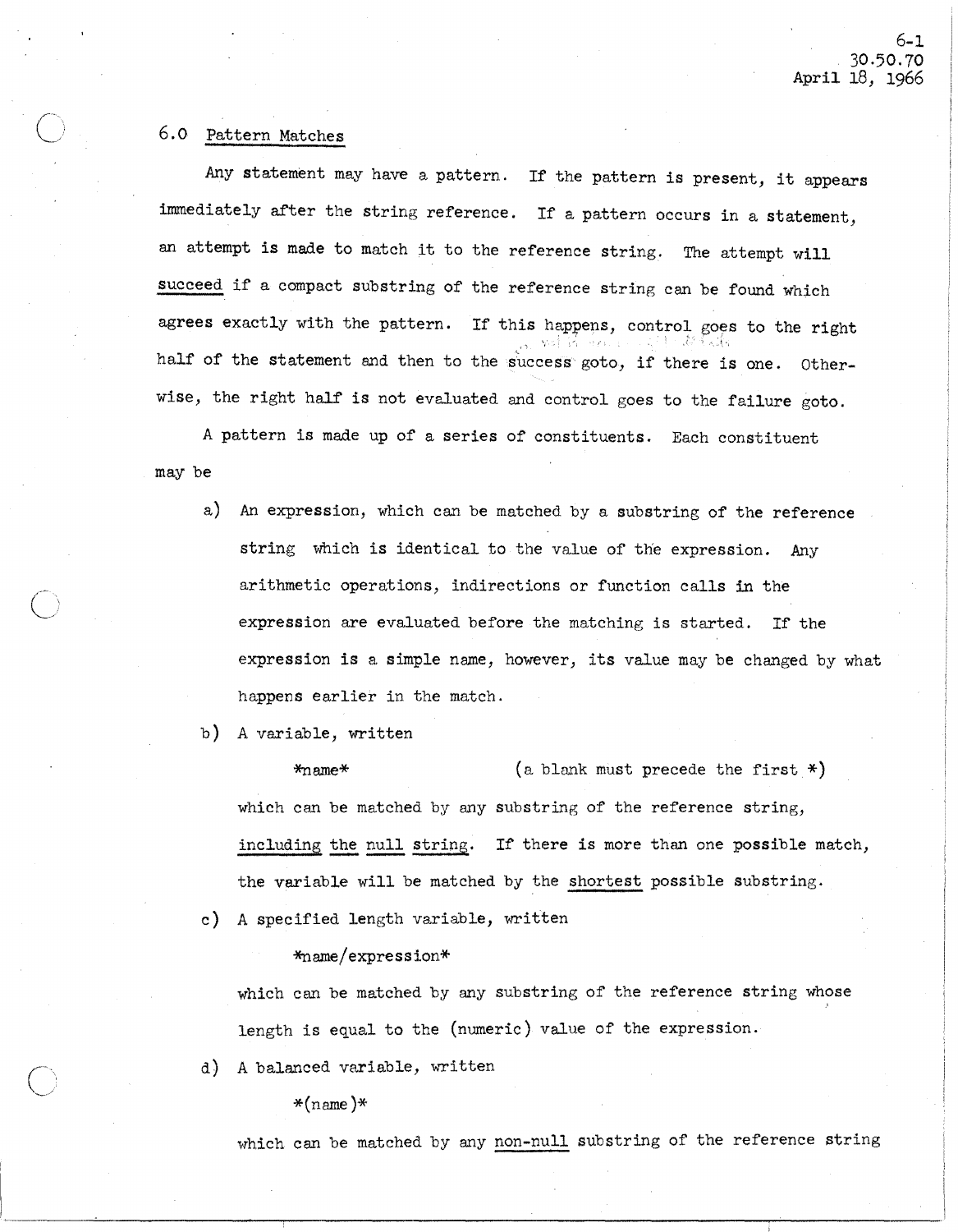the entire and go

I !

which is balanced with respect to parentheses. Thus

A  $(A)$   $(A)$  BCD(EFGHI))

can be matched by a balanced variable.

 $)$  )A( (A(B)

cannot.

Patterns can be quite complex. A sequence of examples will illustrate some of the possibilites.

Suppose we let

TEXT= 'DEEP WITH THE FIRST DEAD LIES LONDONS DAUGHTER, / ROBED IN THE LONG FRIENDS, / THE GRAINS BEYOND AGE, THE DARK VEINS OF HER MOTHER, / SECRET BY THE UNMOURNING WATERS OF THE RIDING THAMES./ AFTER THE FIRST DEATH, THERE IS NO OTHER./'

Then the statement

 $\tt TEXT$  \*LINE\* '/'

will yield

LINE = 'DEEP WITH THE FIRST DEAD LIES LONDONS DAUGHTER,'

Then

LINE ' DAUGHTER' =' SON'

yields

LINE= 'DEEP WITH THE FIRST DEAD LIES LONDONS SON, '

For more grandiose examples we define some auxiliary strings:

 $1 \leq i \leq n-1$  , we can assume that the contribution of  $\mathcal{L}_i$  . The contribution of  $\mathcal{L}_i$ 

ARTICLE= 'THE '

 $PREPS = 'OF, IN, WITH, BY, '$ 

 $PPEND = 'ING'$ 

Then the statement

TEXT ARTICLE

will succeed, matching the third word. The loop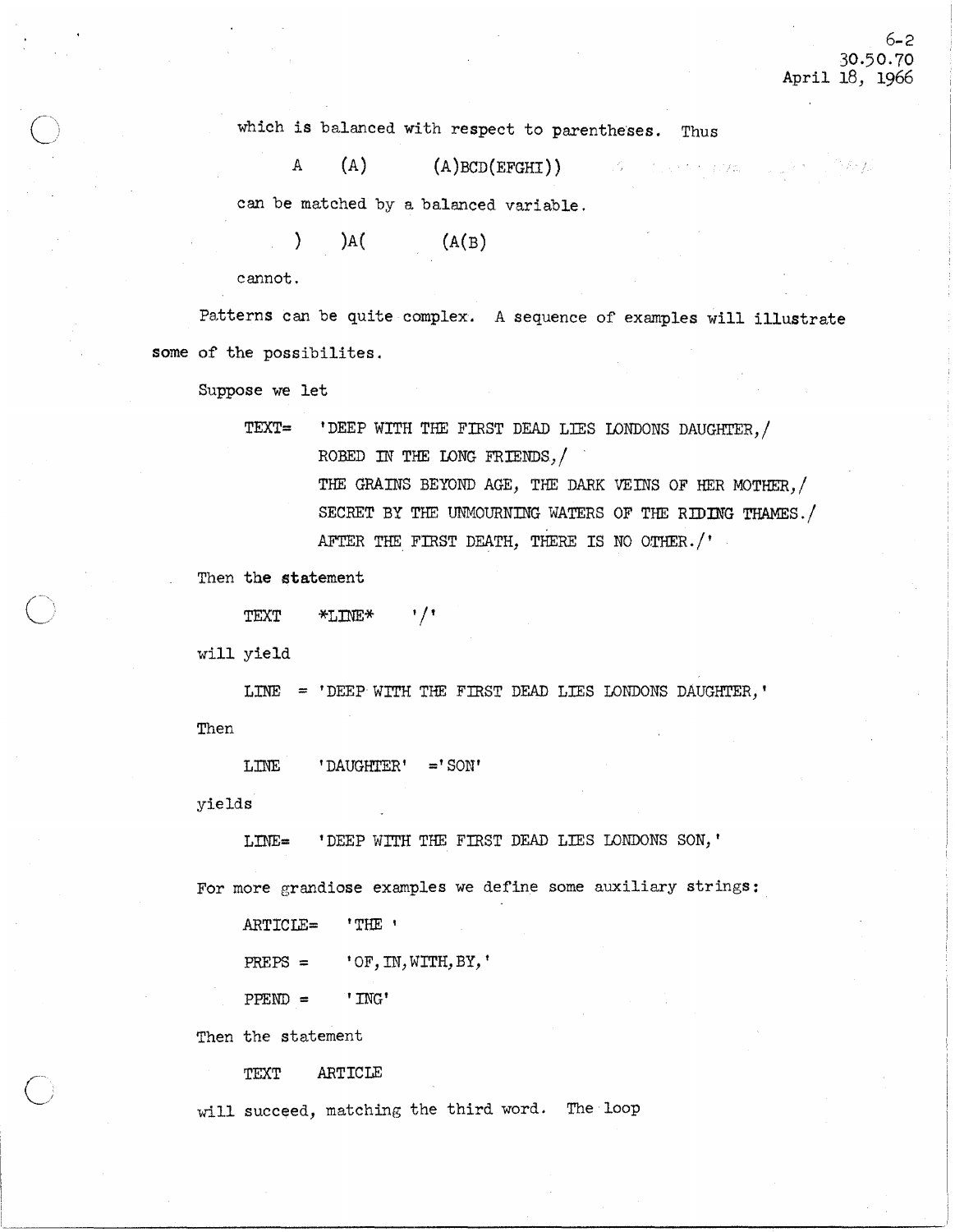LOOP TEXT ARTICLE =  $/S(LOOP)$ 

will remove all the articles from TEXT, since the goto causes it to be executed as long as a 'THE' is to be found. Note that if the blank were not present in ARTICLE, the THE in THERE would also be found and removed.

The statement

TEXT PREPS ARTICLE

will fail, since there is no occurrence in TEXT of all the prepositions in PREPS. To pick out all the phrases of the form

preposition article word

and remove them, we could write

TEMPI=PREPS

LOOPI TEMPI \*PREP\* ', ' =  $/F(DONE)$ 

LOOP2 TEXT PREP ' ' ARTICLE \*NOUN\* ' ' =  $/S($ LOOP2 $)F($ LOOP1)

DONE  $\ddotsc$ 

 $\overline{O}$ 

Note that we preserve the original values of PREPS.

We can separate the text into lines, which we will call LINE1, LINE2 etc., with the program

LINENO='O'

TEMP=TEXT

LOOPL TEMP \*LINE\*  $'/$ ' = /F(DONE)

LINENO=LINENO+'I'

 $$('LINE' LINE'') = LINE' / (LOOPI)$ DONE ...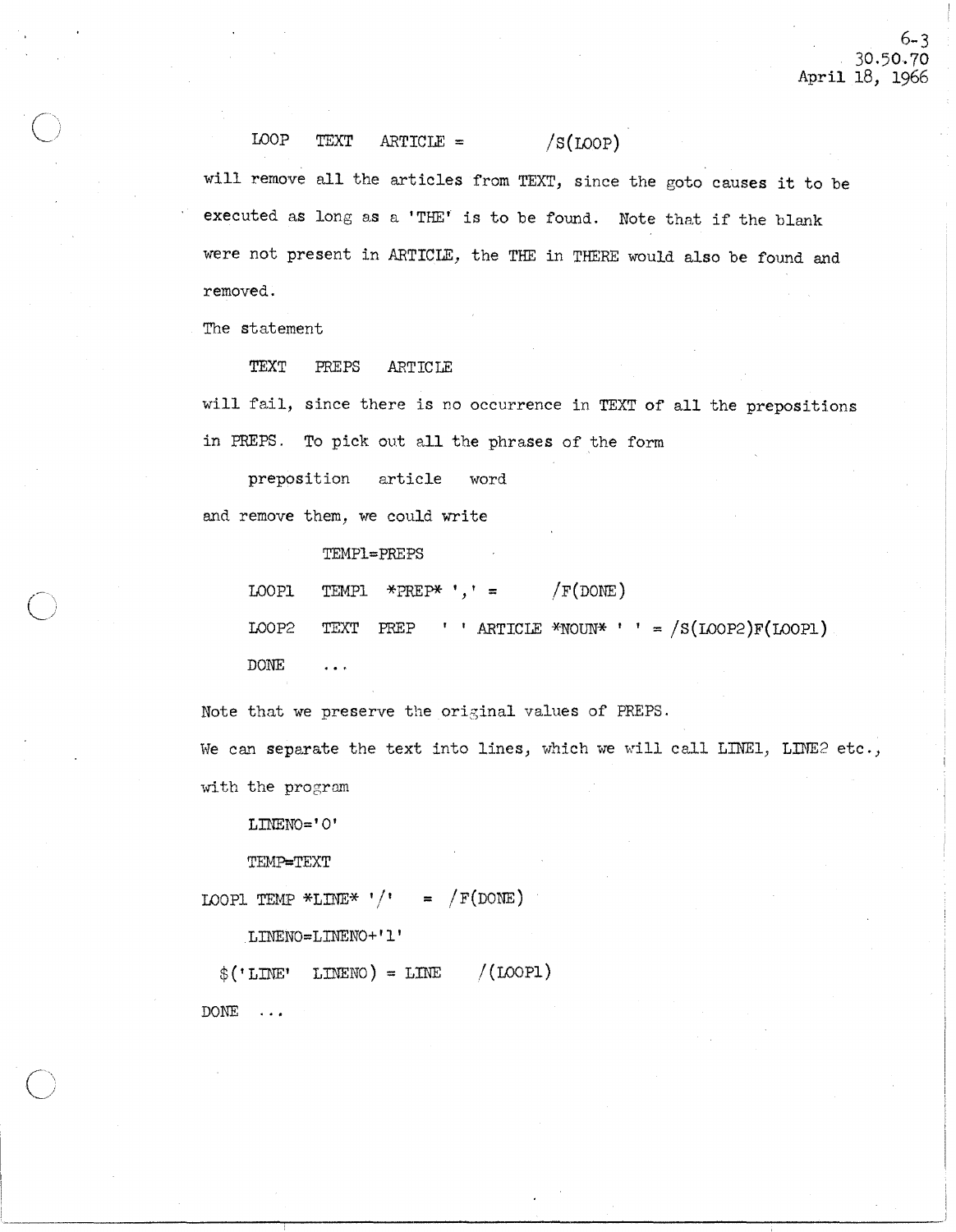After the execution of the two preceding programs we would have

L:mE2 **='** ROBED'

 $LINE4$  = 'SECRET WATERS THAMES'

Observe-that we failed to remove all of the prepositional phrases in line 4, since the program we wrote assumed that each phrase would have only three words.

We can look for repetition of words with more than four letters and flag the repetitions with (REP) by writing

NEWTEXT=

LOOP TEXT  $*BEG*$  ''  $*WORD*$  ''  $*SPACE*$  '' WORD''  $*EWD*$  $/F(DONE)$ 

WORD \*JUNK/'5'\* /S(LONGWORD)

WORD IS TOO SHORT OR ALREADY FLAGGED

CONTINUE NEWTEXT = NEWTEXT BEG  $\blacksquare$  'WORD'

 $TEXT = " " SPACE " " WORD " " END" / (LOOP)$ 

LONGWORD WORD  $(REF)$  /  $S(CONTINUE)$ 

\* WORD IS GOOD

NEWTEXT = NEWTEXT BEG

 $TEXT = ' ' WORD ' ' SPACE ' (REF)' WORD ' ' END / (LOOP)$ 

DONE TEXT=NEWTEXT TEXT

If we do this and then the line program, we will have

LINE5 = 'AFTER THE (REP)FIRST DEATH THERE IS NO OTHER.' There will be no other changes.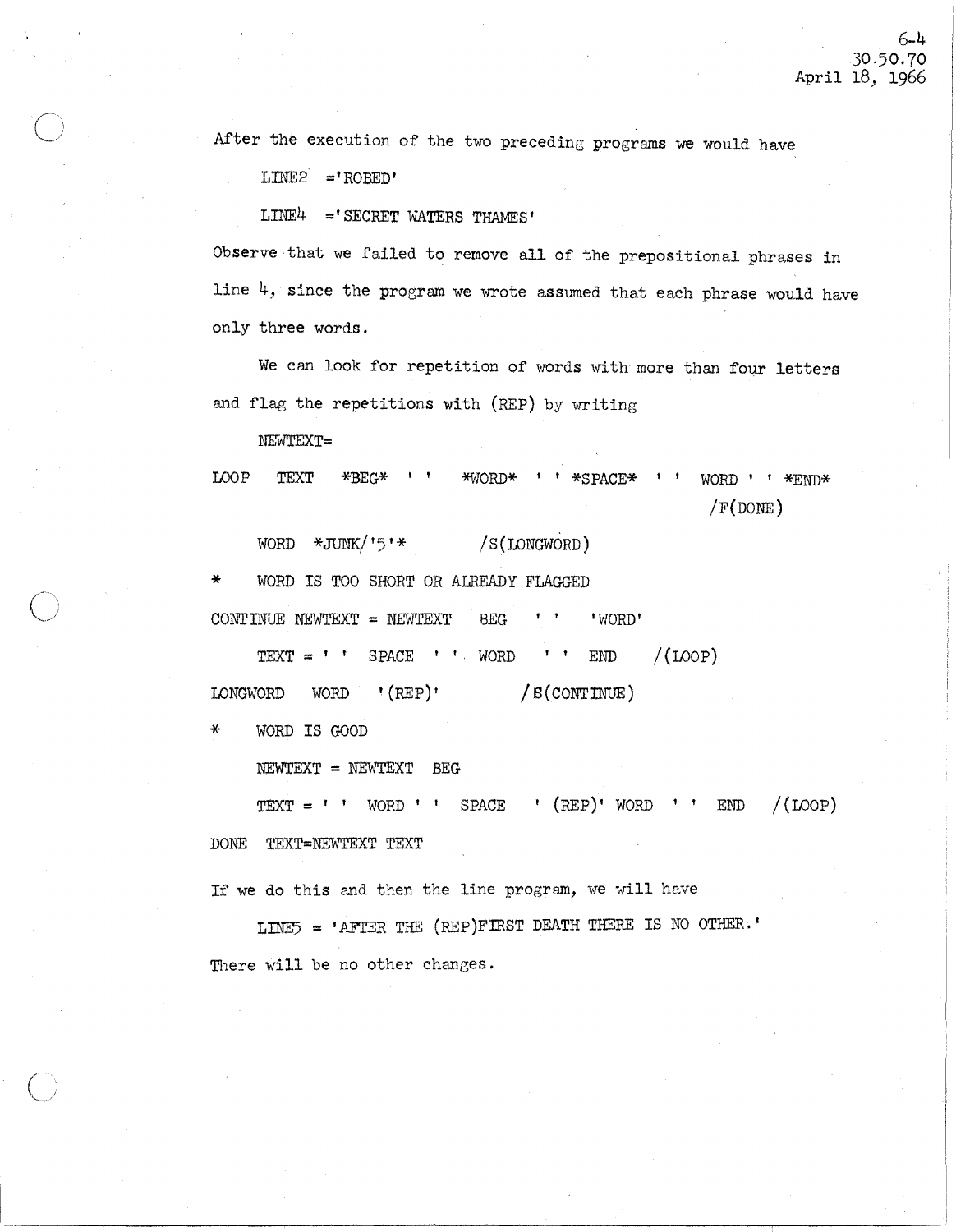### 7.0 Functions

A function may be defined by a line of the form

\$SCF FCN(ARG1, ARG2; LVAR1): FIRSTSTAT

This function is called FCN. It has two arguments and one local variable. When it is called the values of ARG1, ARG2 and LVAR1 will be saved. ARG1 and ARG2 will then be given the values supplied by the arguments of the call. LVARl will be made null. Control will then go to the statement labeled FIRSTSTAT. A function is called, as described in section 3, by an object of the form

FCN( 'ABC', '12' \* '24' \$XYZ)

Each argument may be an arbitrary expression. All the arguments are evaluated just before the runction is called.

A goto to RETURN causes an exit from the most recently called function which has not already returned. The old values of ARG1, ARG2 and LVAR1 are restored and the function returns. If the function appears in a context in which its value is significant, the value of the name (FCN) will be the value of the function. Presumably the code for the function will set FCN to something.

Thus, we might write

 $$SCF$  REVCAT  $(A, B)$ : REV1

REVL REVCAT = B A B  $/(RETL)$ Then REVCAT ('XY';' $Z'$ ) has the value

'ZXyzt <sup>~</sup>

It is quite legal to write

REVCAT  $(YXY'; YZ') = 'ABC'$ 

although in this case the function call has no effect except to use up storage.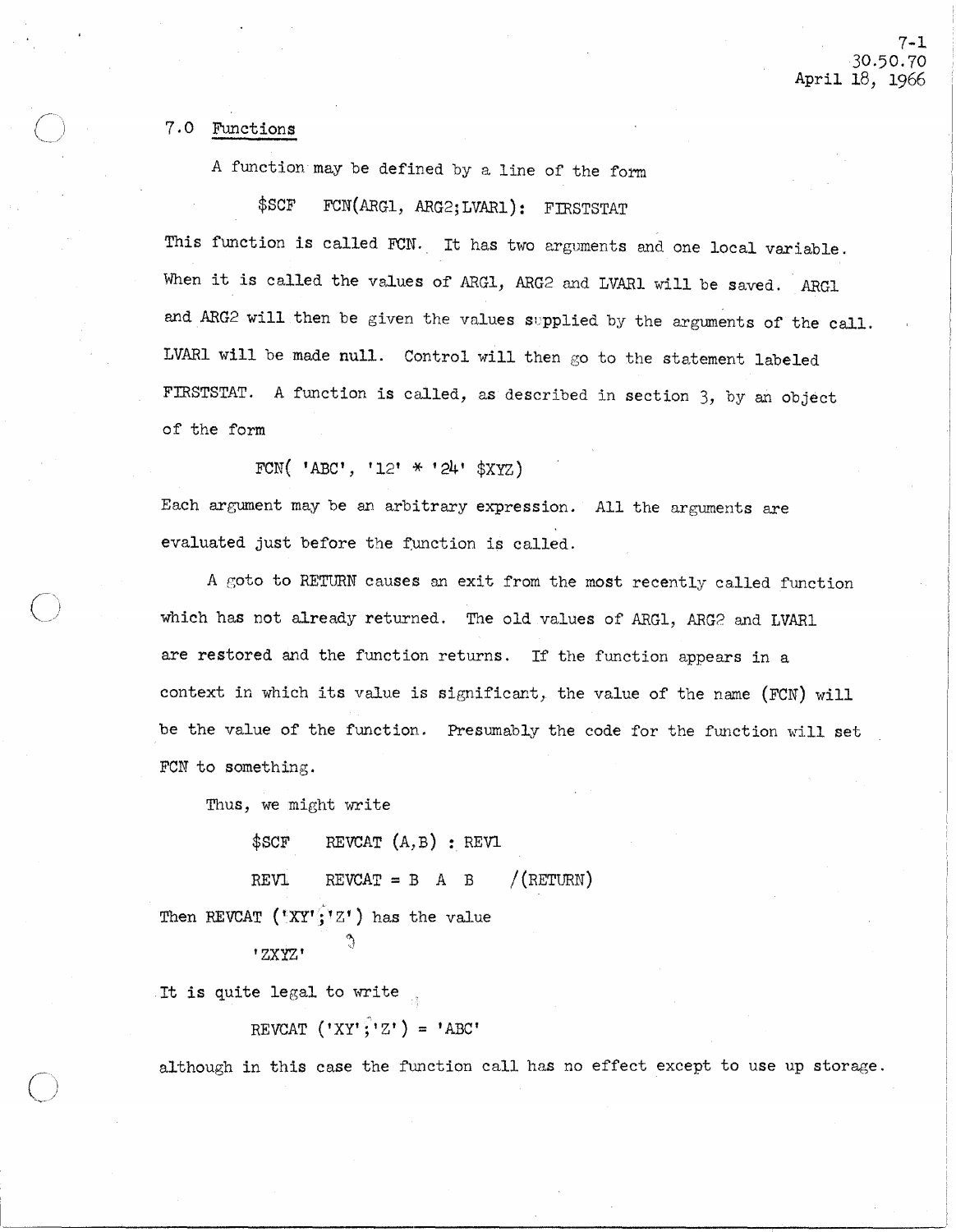A function can also return by going to FRETURN. This is said to be a failure exit and causes failure of the statement in which the function occurs, exactly as a pattern match failure does. A function failure in a string reference or pattern prevents any matching and leaves the value of the string reference unchanged. A failure in a right half leaves the string reference unchanged. A failure in a goto is a disaster.

A function must be defined before it is used.

Within each section of the statement (string reference, pattern, right half and goto) all functions are evaluated before anything else is done. The sections of the statement are evaluated in the order indicated.

7.1 Built-in Functions

 $\bigcirc$ 

In addition to Snobol-coded functions which the programmer may define, there is a collection of built-in machine language functions. These are called exactly like Snobol-coded functions. They are:

| $\Lambda NCH(X)$  | sets the pattern match to anchored mode. X is a dummy. |
|-------------------|--------------------------------------------------------|
| $.$ UNANCH $(x)$  | sets the pattern match to unanchored mode.             |
| REV(X)            | reverses the argument string.                          |
| SIZE(X)           | has the number of characters of X as its value.        |
| $.\text{IPUT}(X)$ | see section $8$                                        |
| $.$ OUTPUT $(X)$  | see section $8$                                        |
|                   | Predicates, which return a null value if they succeed: |

. EQUAL $(X, Y)$  succeeds if X and Y are identical strings.

. UNEQL $(X, Y)$  succeeds if X and Y are not identical.

 $GRTR(X, Y)$  succeeds if the string X is greater than Y taken as a string. The initial characters are compared, then the second characters, etc. The longer string is greater if the two strings match throughout the length of the shorter one.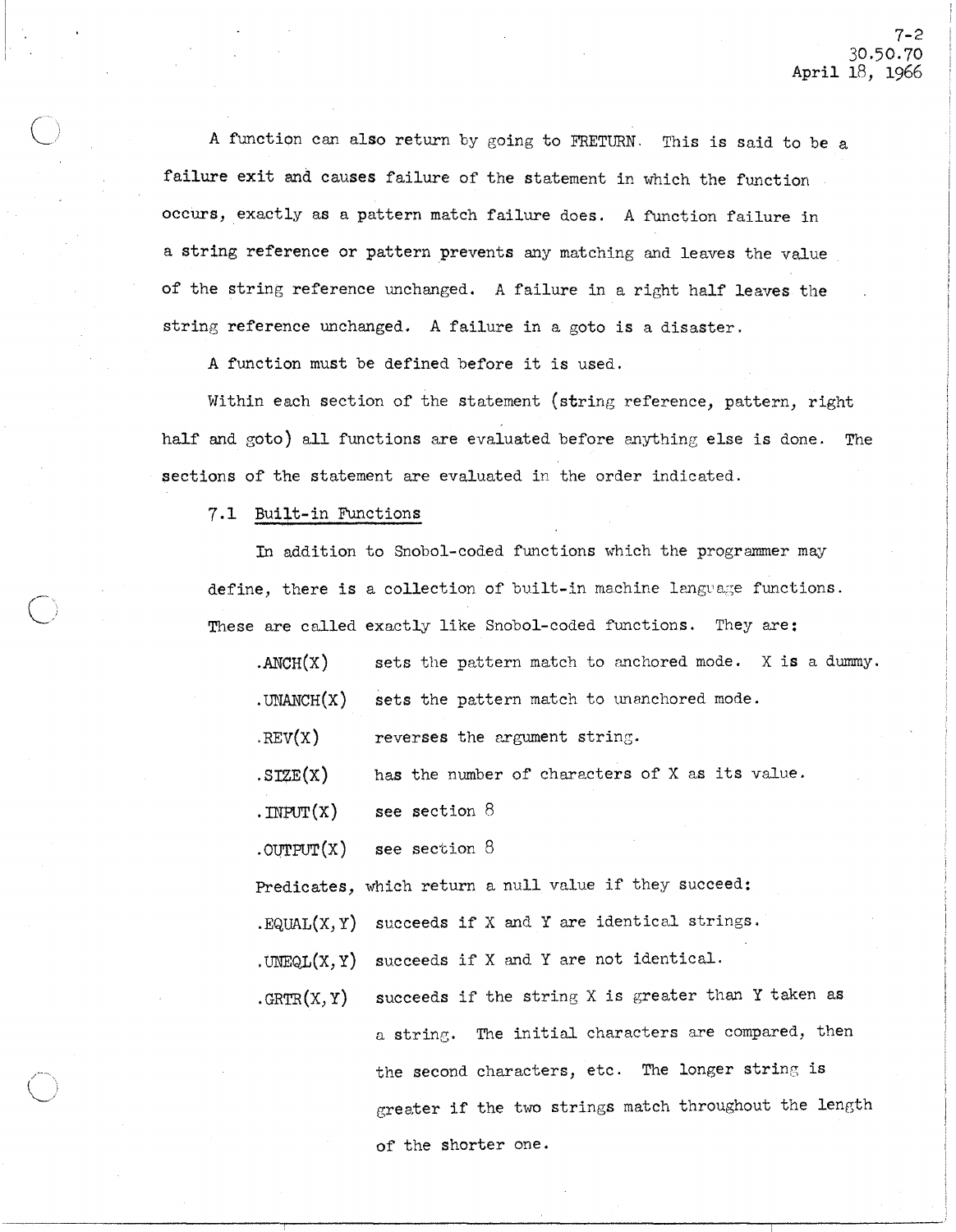| EQ(X, Y)            | succeeds if X and Y are both numeric and X equals Y |  |
|---------------------|-----------------------------------------------------|--|
|                     | numerically.                                        |  |
| $\cdot$ NE $(X, Y)$ |                                                     |  |
| GT(X, Y)            |                                                     |  |
| $\cdot$ GE $(X, Y)$ |                                                     |  |
| LT(X, Y)            |                                                     |  |
| LE(X, Y)            |                                                     |  |
| MOM(X)              | succeeds if X is numeric.                           |  |
| $.$ NULL $(X)$      | succeeds if X is null.<br><sub>大臣</sub> べいれていこ)     |  |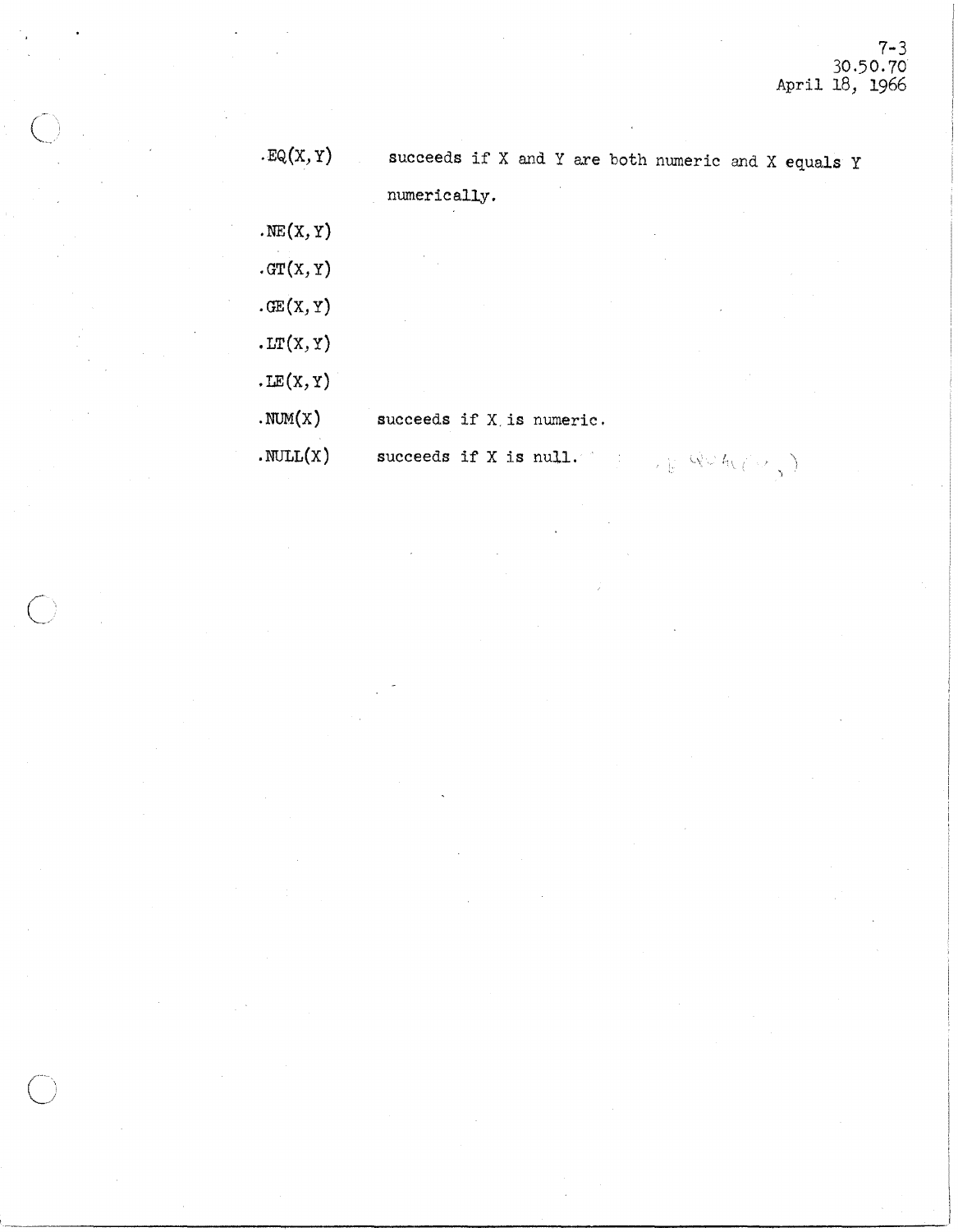### 8.0 Input-Output

To input a character, mention the string name CIN. This will cause one character to be read from the current input medium, normally the teletype, and the value of CIN will be set to that character. The character is read when the name is encountered during execution. CIN is not evaluated before evaluation of the string in which it appears like a function call.

To input a line ending with a carriage return, mention LIN. The carriage return character is deleted. Both of these names must appear literally in the source code. If they are obtained by indirection their old values will be provided.

To output a string, set SOUT equal to it. To output a line, set LOUT equal to the line. The carriage return and line feed will be provided. SOUT end LOUT may be obtained by indirection. The output goes to the current output medium, normally the teletype.

To set the input medium, execute INPUT( $X$ ), where the value of the argument is the name of the file to be used. Thus, to use the quoted file 'SOURCE', call INPUT('SOURCE'). To set the output medium, use OUTPUT(X).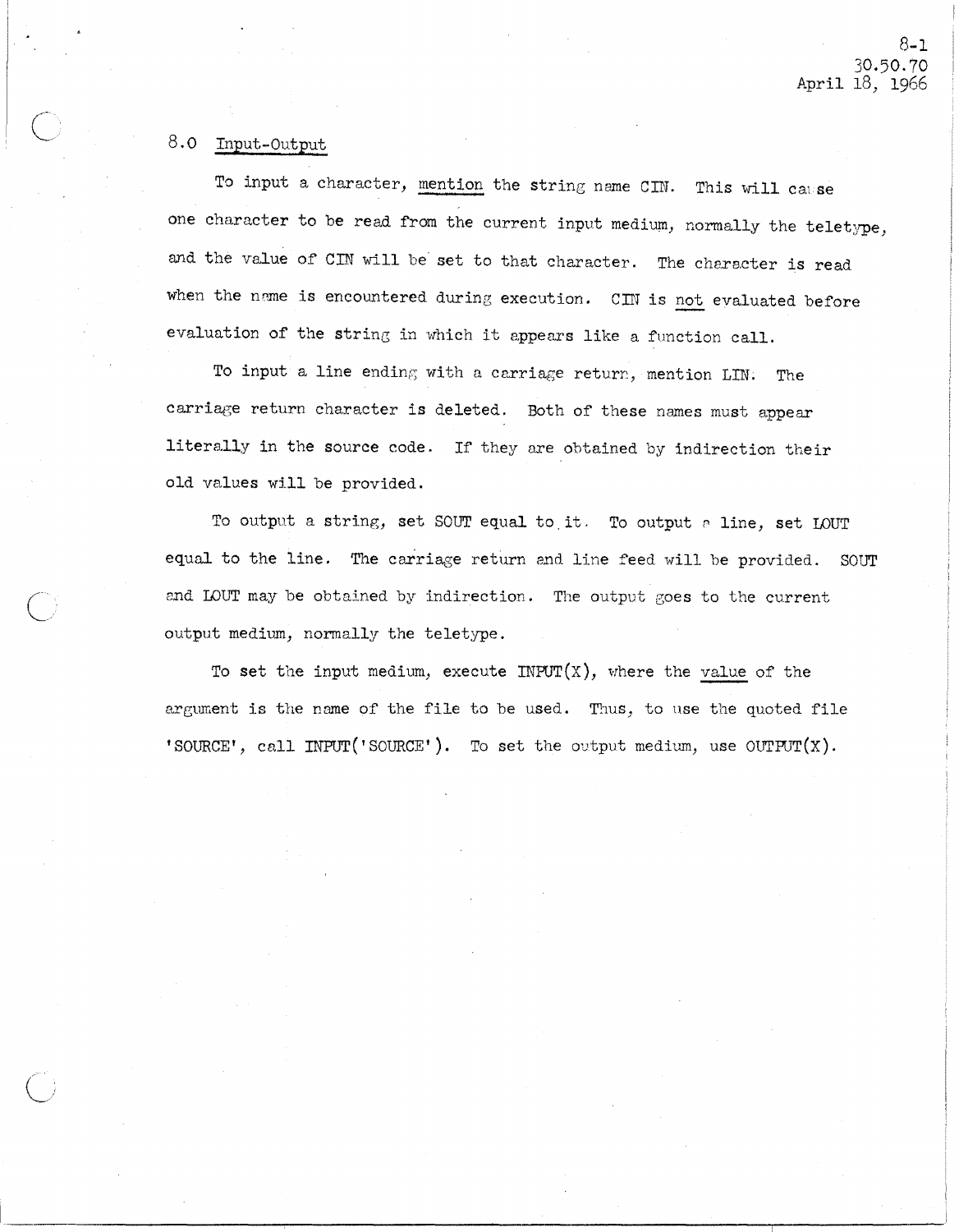#### 9.0 Executive

Snohol programs are compiled and run under the control of an executive which accepts a command language similar to that accepted by QED. When the executive is in control, it indicates its readiness for a command by typing

 $\ddot{\phi}$ 

It will then accept two kinds of input.

1) Direct statements. Any unlabeled Snobol statement can be typed in. Such a statement should begin with a blank as usual. It will be compiled and if it proves to be correct it will be executed immediately. Control will then return to the executive.

This facility makes it unnecessary to have special commands for examining the values of names or for starting up the program, since hoth of these functions can be accomplished with suitable direct statements. For example, the statement

#### $LOUT = A$

will print the value of A.

2) Commands, all of which refer to the source language program. A command may have  $0$ , 1 or  $\geq$  arguments, separated by commas. Each argument is the address of a line in the program. Such an address consists of a base address preceded or followed by a displacement (or several displacements, if you like). The base address may be

:label: finds the line with the specified label

 $[$  anything  $]$  finds the next line with the specified string in it refers to the current line.

The displacement must be an integer. It may be added by separating it from the base with space or  $+$ ; or it may be subtracted by using  $-$  .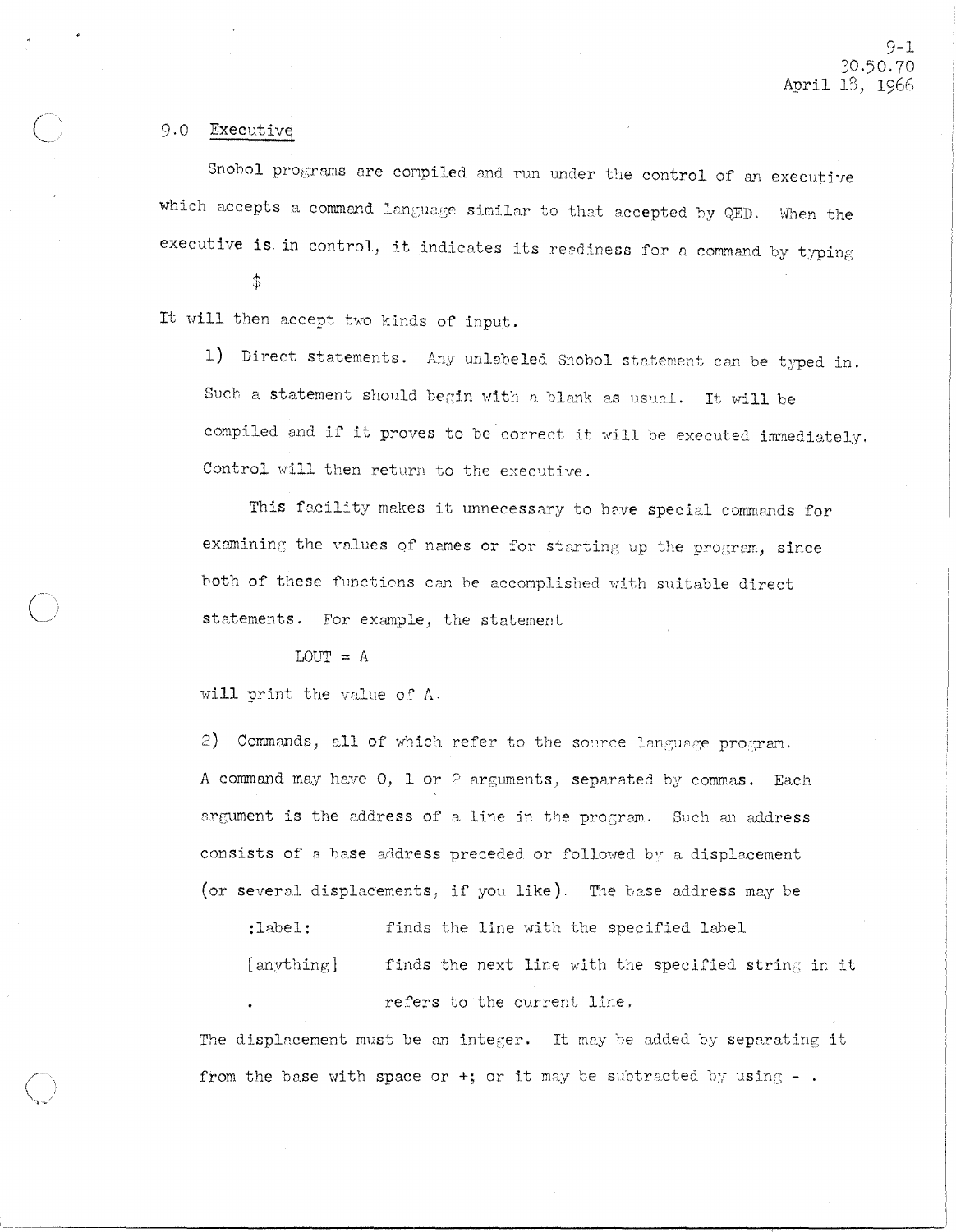The addressing scheme is identical to that used in QED. The

available commands are

, .

 $\overline{\bigcirc}$ 

 $\bigcirc$ 

PRINT INSERT DELETE CHANGE EDIT MODIFY QUICK VERBOSE READ FROM WRITE ON I line feed

 $\ddot{\uparrow}$ 

which work exactly like the corresponding QED commands;

CODE

which causes the interpretive code generated by each statement to be listed;

NO CODE

which turns off this listing;

BREAK

which inserts a breakpoint at the specified line

KILL *BREAK* 

which removes all the breakpoints in the specified range of statements.

If a statement has a breakpoint, execution of the program will stop each time the statement is reached and the address of the statement will be printed out. The executive will then await commands. The program can be restarted with

GO

All commands except the single character printing ones require a. to confirm their correctness before they are executed.